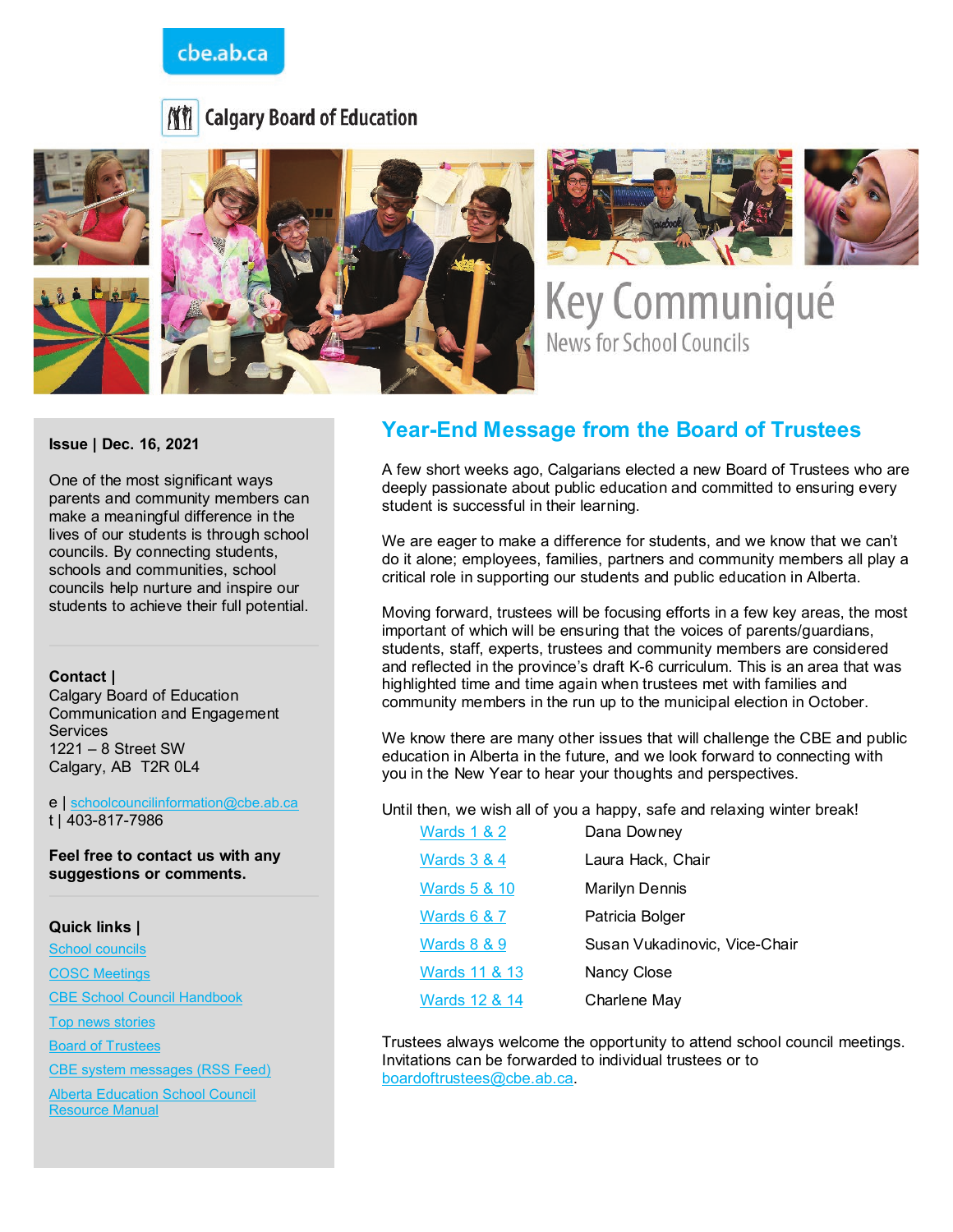## **Next COSC Meeting Jan. 20, 2022**

The next Council of School Councils (COSC) meeting will take place online on Thursday, Jan. 20 from 7 – 8:30 p.m.

The meeting will be hosted on Microsoft Teams and you will receive a meeting invitation early in January. No software should need to be downloaded for you to access this event (it will work through your browser).

#### **Agenda:**

- Welcome
- Meet your Trustee
- **Breakout Room Sessions with Trustees** 
	- System Updates including:
		- \$500 ASCE grant
		- K-6 curriculum update
		- $\blacksquare$  Trustee meeting with the Minister of **Education**
- Q&A

#### **Dates for 2021-22 COSC Meetings**

Dates for future Council of School Council (COSC) meetings for the 2021-22 school year have been set by the Board of Trustees.

All meetings are currently expected to be held virtually. Invitations with meeting links and information will be sent out by email prior to each meeting. Please save these dates in your calendar:

- Thursday, Jan. 20, 2022
- Wednesday, Mar. 16, 2022
- Thursday, June 2, 2022

## **Alberta School Council Engagement (ASCE) Grant**

Alberta Education has provided funding, in the amount of \$500, to support school councils in fulfilling their legislated responsibilities in the education system and enhancing parental involvement and engagement.

Information about the Alberta Education School Council Engagement Grant funds and how the funds will be disbursed to school councils will be coming in January.

# **Ventilation in Schools**

Ensuring proper ventilation and airflow in our schools is one of the health measures we have in place to support student and staff wellness during the pandemic. The CBE website has been recently updated with more detailed information about [current ventilation measures](https://cbe.ab.ca/about-us/school-culture-and-environment/health-and-wellness-in-school/Pages/ventilation-in-schools.aspx) in place at CBE schools.

# **Draft K-6 Curriculum Engagement**

In addition to the [online survey](https://www.alberta.ca/curriculum-have-your-say.aspx) (open until Feb. 2022), Alberta Education is holding online sessions so Albertans can hear information about the draft K-6 curriculum and ask questions.

Parents and the public are invited to attend a virtual information session hosted by Alberta Education staff. Sessions with low registration may be cancelled. Registrants will be notified in advance.

You can register now for the next session:

 Wednesday, Dec. [16 from 7 to 8:15 pm \(English](https://us02web.zoom.us/webinar/register/WN_jJfGY_zxQpu8Uojy6ge-AQ)  [with closed captioning\)](https://us02web.zoom.us/webinar/register/WN_jJfGY_zxQpu8Uojy6ge-AQ)

There will be additional virtual information sessions in English every month and in French every second month. Please visit: [https://www.alberta.ca/curriculum-have-your](https://www.alberta.ca/curriculum-have-your-say.aspx)[say.aspx](https://www.alberta.ca/curriculum-have-your-say.aspx) for more information.

If you have questions about registration, please email [goa.currdevengage@gov.ab.ca.](mailto:goa.currdevengage@gov.ab.ca)

The CBE supports the goal of strengthening the curriculum to prepare students for the future. While the CBE [made the](https://www.cbe.ab.ca/news-centre/Pages/draft-curriculum-pilot-2021.aspx)  [decision](https://www.cbe.ab.ca/news-centre/Pages/draft-curriculum-pilot-2021.aspx) to not participate in the curriculum pilot project, we believe it is vitally important to provide Alberta Education with feedback on the draft curriculum and encourage parents, staff and the community to learn more and share their perspectives.

#### **Provide Feedback on the 2022 Provincial Budget until Jan. 15**

Albertans are being invited to help set the direction of the next provincial budget. Your input will help the government better understand your priorities for your family, business and community. [Take the survey,](https://your.alberta.ca/budget-2022/survey_tools/public-survey) send in your [written](https://your.alberta.ca/budget-2022/survey_tools/submissions)  [submission,](https://your.alberta.ca/budget-2022/survey_tools/submissions) or participate in telephone town halls. Check out the [government website](https://www.alberta.ca/budget-2022-consultation.aspx) for details.

#### **[Update for Families –](https://www.cbe.ab.ca/news-centre/Pages/2021-22-update-for-families-december-16-2021.aspx) Dec. 16, 2021**

The CBE website has been updated with reminders for families. They include:

- Winter Break Reminders
- Health Measures COVID-19 Rapid Tests
- **Travel Reminders**
- COVID-19 Notifications
- Student Vaccinations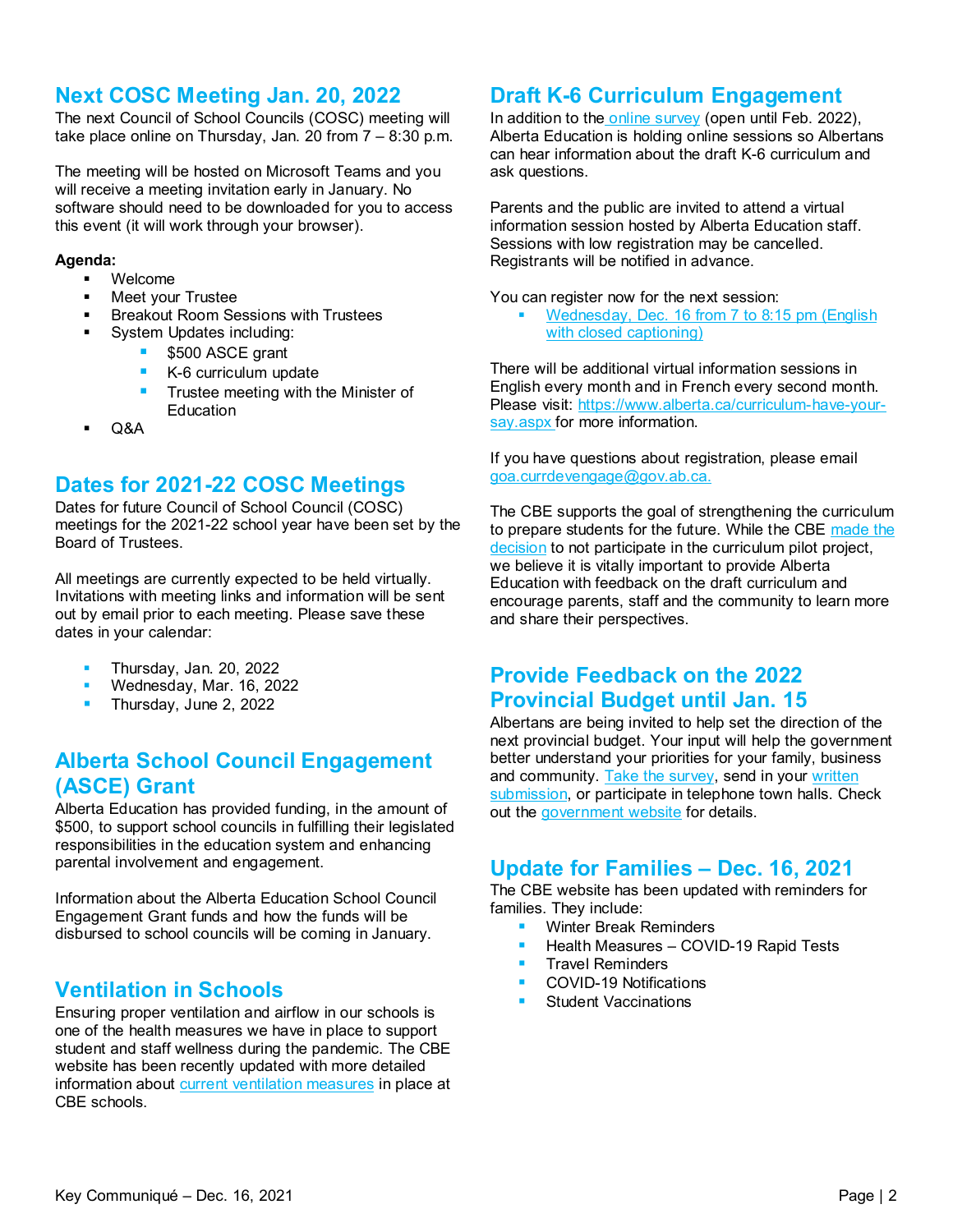## **CBE CARES Reports Now Available**

On our website you can see the message that was sent to all CBE staff members from Chief Superintendent Christopher Usih on Tuesday, Nov. 30, 2021.

CBE CARES (**C**ollaboration for **A**nti-**R**acism and **E**quity **S**upports) Advisory Council held meetings and listening sessions from November 2020 to March 2021. As a result a [Fall Progress Report](https://www.cbe.ab.ca/about-us/school-culture-and-environment/Pages/anti-racism-and-equity.aspx) and ["What We Heard"](https://www.cbe.ab.ca/about-us/school-culture-and-environment/Documents/CBE-CARES-What-We-Heard-Report-2021.pdf) document have been produced.

A six-minute [video conversation](https://www.youtube.com/watch?v=nAExDxR4Pos) with Chief Superintendent Christopher Usih about CBE CARES is also available.

#### **2022 ASCA Awards of Recognition**

Alberta School Councils' Association is proud to present the following awards of recognition in support of school council efforts in Alberta

- School Council Award of Merit
- School Council Parent of Distinction Award
- Excellence in Learning Partnerships Award
- **Division School Council Engagement Award**

Please see the **ASCA** website for a detailed description of each award and *guidelines* to submit a nomination. Nominations close on Feb. 28, 2022.

#### **Congratulations to Linden Achen, Capitol Hill School**

who was one of five recipients of the 2021 School Council Parent of Distinction Award. This award recognizes individuals who demonstrate the ability to promote parental engagement and involvement in the public education system. Truly exceptional in their dedication and initiative, these individuals have dynamic leadership qualities and encourage opportunity to influence student learning success in their school community. Thank you Linden for all of your work!

## **[Curls and Coils for Cosmetology](https://www.educationmatters.ca/campaign/curls-and-coils-for-cosmetology/)  Fundraiser - [EducationMatters](https://www.educationmatters.ca/campaign/curls-and-coils-for-cosmetology/)**

EducationMatters has launched a campaign to raise funds to purchase textured hair mannequins for use in all nine CBE high schools with a cosmetology program. The addition of these mannequins enhances diversity in the cosmetology curriculum and will help to ensure students can broaden their understanding of a wide range of hair types, cultures, and potential client needs. [Read more](https://www.educationmatters.ca/campaign/curls-and-coils-for-cosmetology/) about this fundraiser.

#### **ASCA Workshops 2021-22**

Alberta School Councils Association (ASCA) offers a number of workshops that can be paid for through the ASCE grant. See the [ASCA website](https://www.albertaschoolcouncils.ca/school-councils/workshops/workshops-2021-2022) for a list of available workshops.

#### **2022-23 Kindergarten Registration**

Registration for kindergarten for the 2022-23 school year begins on **Monday, Jan. 17, 2022.** To start kindergarten in September 2022, children must turn five years old on or before Dec. 31, 2022.

Please go to our [registration webpage](https://cbe.ab.ca/registration/registration/Pages/Kindergarten-to-Grade-9.aspx) for more detailed information about how to register. Any changes to the registration process will be updated on the webpage.

## **PowerSchool Offline from Dec. 20 to 26, 2021**

PowerSchool and MyCBE / PowerSchool will be temporarily unavailable during part of the winter break due to technical upgrades. The planned outage is set to start on Monday, Dec. 20, 2021 at 8 a.m. and it will extend to Sunday, Dec. 26, 2021 at 8 p.m. — although the work may be completed sooner than scheduled. Once accessible, the PowerSchool sign-in page will indicate this.

#### **CBE Flames Fundraiser**

Students and their families can enjoy a Flames game and support CBE students. Tickets can be purchased online at [www.flamesgroups.com/CBE](http://www.flamesgroups.com/CBE) for \$41 each. \$10 from every ticket purchased goes to support [EducationMatters,](https://www.educationmatters.ca/) Calgary's public education trust. CBE game nights are Dec. 21, Jan. 13 and Mar. 18.

# **Updated School Council Information**

If you have not done so already, please email [schoolcouncilinformation@cbe.ab.ca](mailto:schoolcouncilinformation@cbe.ab.ca) with names and email addresses for the 2021-22 following school council members:

- School Council Chair
- School Council Co-Chair or Vice-Chair
- School Council Key Communicator

These positions are included in our School Council distribution list and will receive the Key Communiqué directly. Please feel free to include a "general" school council email if you have one.

#### **ASCA Membership**

If your school council does not have a[n Alberta School](https://www.albertaschoolcouncils.ca/)  [Councils' Association](https://www.albertaschoolcouncils.ca/) 2021-22 membership, please fill out [this form](https://www.albertaschoolcouncils.ca/about/membership/request-for-membership)*.* ASCA memberships are paid for by the Board of Trustees. However, memberships need to be renewed, by the school council, each school year (July 1 – June 30).

The benefits of an ASCA membership can be found on their [website.](https://www.albertaschoolcouncils.ca/about/membership/benefits-of-membership)